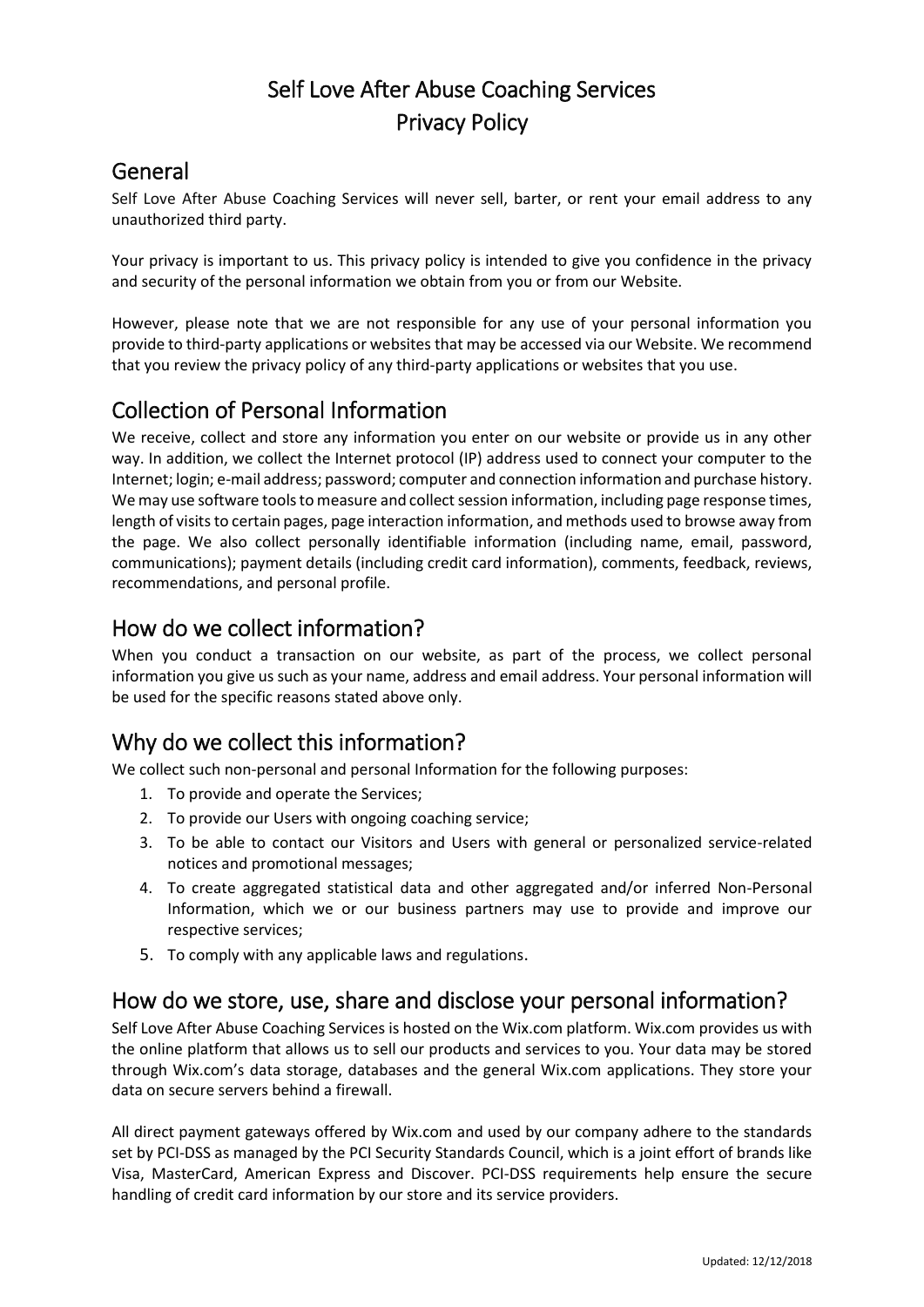## How long do we keep your information for?

To make sure we meet our legal data protection and privacy obligations, we only hold on to your information for as long as we actually need it for the purposes we acquired it for in the first place. In most cases, this means we will keep your information for as long as you continue to use our services having expressed interest in them, and for a reasonable period of time afterwards if you stop doing so, to see if we can persuade you to come back to us. After that we will delete it other than where we lawfully can keep any data for audit or legal reasons.

We shall keep data on our prospect database for not longer than 3 years from receipt subject to an individual's right to unsubscribe or be forgotten at any time.

### Information Security

Self Love After Abuse Coaching Services recognises that its customers are increasingly concerned about how companies protect personal information from misuse and abuse and about privacy in general. Self Love After Abuse Coaching Services is constantly reviewing and enhancing its technical, physical and managerial procedures and rules to protect your personal data from unauthorised access, accidental loss and/or destruction. We use industry standard TLS certificates to provide encryption of data in transit, for example, all access to Self Love After Abuse Coaching Services website and management portals is covered by HTTPS.

Please be aware that communications over the Internet, such as emails/webmails, are not secure unless they have been encrypted. Your communications may route through a number of countries before being delivered – this is the nature of the World Wide Web/Internet. Self Love After Abuse Coaching Services cannot accept responsibility for any unauthorised access or loss of personal information that is beyond our control.

#### How we communicate with you

We may contact you to notify you regarding your account, to troubleshoot problems with your account, to resolve a dispute, to collect fees or monies owed, to poll your opinions through surveys or questionnaires, to send updates about our company, or as otherwise necessary to contact you to enforce our User Agreement, applicable national laws, and any agreement we may have with you. For these purposes we may contact you via email, skype, telephone, text messages, and postal mail.

### Disclosure of personal information

We may provide information about you to our employees and agents in order to administer any accounts, products and services provided to you by www.selfloveafterabuse.com

We will not disclose your personal information to any third party unless you have consented to such disclosure or where we are required to do so by law. Should you breach our terms and conditions or terms of use or if we are under a duty to disclose or share your personal data in order to comply with any legal obligation, we may disclose your information to a relevant authority. This may include exchanging information with other companies and organizations for the purposes of fraud protection and credit risk reduction. Any disclosure of personal information will be strictly controlled and made fully in accordance with current GDPR regulations.

### Monitoring and or recording of all your communications

Monitoring or recording of your calls, emails, text messages and other communications may take place in accordance with UK law, and in particular for business purposes, such as for quality control and training, to prevent unauthorised use of Self Love After Abuse Coaching Services websites, to ensure effective systems operation and in order to prevent or detect crime.